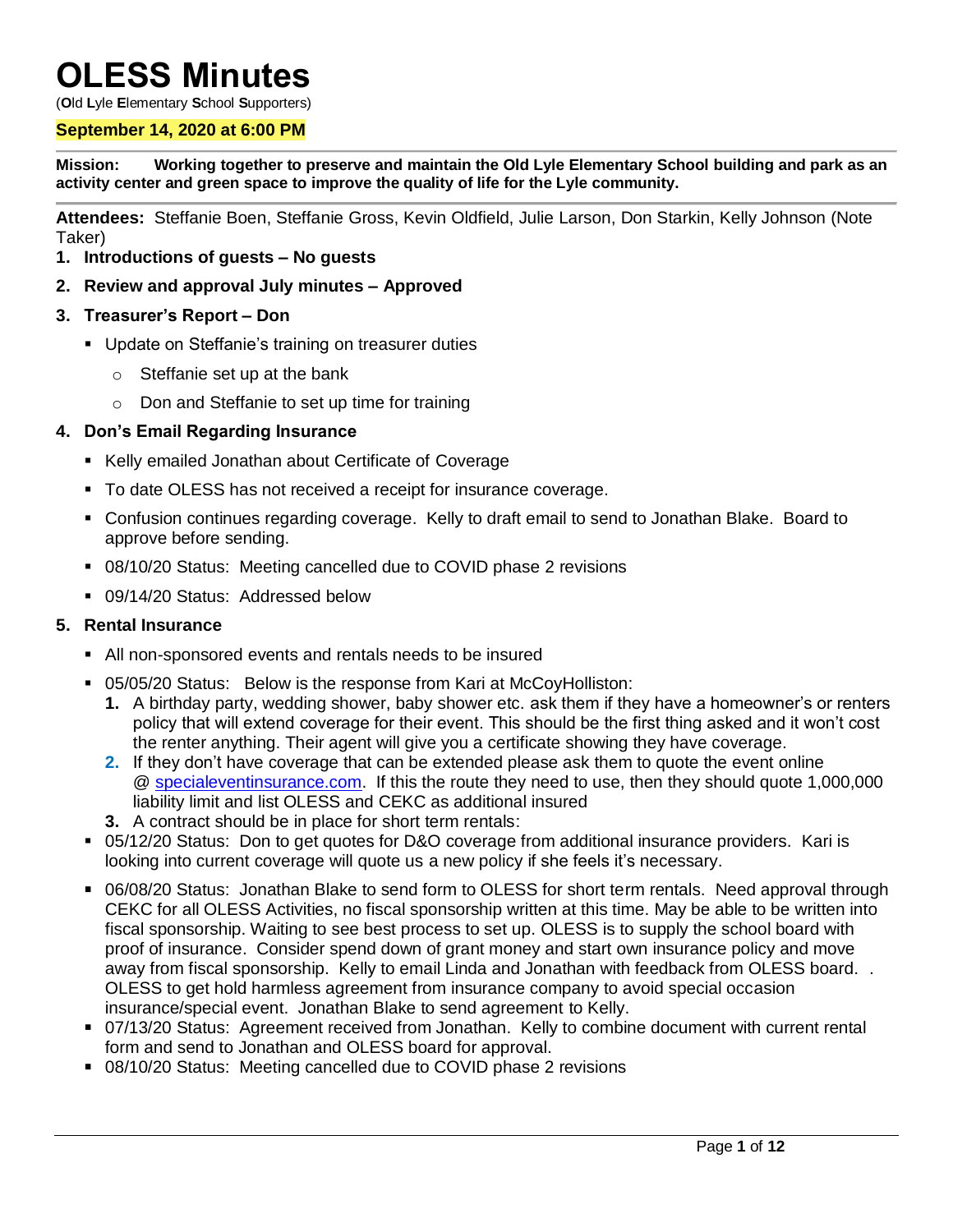09/14/20 Status: CEKC-OLESS Facility Lease and Indemnification Agreement, McCoy-Hollison has implemented a new policy for all CEKC subsidiaries. All renters (short term and long term) must sign the Facility Lease and Indemnification Agreement.

## **6. Director and Officers Insurance – Don, Kelly**

- Don Overview of Quote: See email from Don. D&O quote sent out in email, all board members to review and respond via email. Discussion regarding insurance. Kelly to discuss information with Linda and get copy of certificates from Jonathon.
- Kelly Overview of conversation with Jonathan Blake of McCoy Holliston General Liability insurance through CEKC, posted to expire 6/1/2020. Jonathan to confirm that OLESS has Directors and officers insurance. Kelly to follow up with Jonathon Blake to know exactly how we are insured. Unclear of what we really have. Able to change criteria of events based on writing of fiscal sponsorship. We need clear definition of coverage. Kelly to follow up the Jonathan and Linda.
- 07/13/20 Status: Kelly to draft email for board's approval to send to Jonathan
- 08/10/20 Status: Meeting cancelled due to COVID phase 2 revisions
- 09/14/20 Status: OLESS can not get D&O under the CEKC policy because all subsidiaries are considered volunteer and advisory to CEKC's board of directors. Therefore, OLESS is not considered Directors and Officers. OLESS can get Errors and Omissions (E&O) through CEKC.

## **7. Drafting a Fiscal Sponsorship Agreement**

- All OLESS contractual agreements must first be approved by CEKC?
- **Review of consistency between bylaws and practices**
- OLESS meeting requirements
- CEKC renting from OLESS Appropriate way to move money
- Kelly to draft fiscal sponsorship agreement using template from CEKC
- 05/08/20 Status: First draft emailed to OLESS board
- 05/12/20 Status: Board to go over first draft and email Kelly with feedback.
- 06/08/20 Status: 1<sup>st</sup> draft was sent out to group. Linda responded and Kelly emailed back to Linda with more questions. Waiting for feedback from CEKC. Refer to email from earlier today.
- 07/13/20 Status: Waiting for feedback from CEKC.
- 08/10/20 Status: Meeting cancelled due to COVID phase 2 revisions
- 09/14/20 Status:TBD until insurance gets figured out

## **8. Events & Rentals – Emily**

- $\blacksquare$  Ruth Kraus Emily
	- o Hair dresser
	- $\circ$  What are the terms of the lease? Is month to month an option and if so how much notice is needed to end the lease? Board OK with month to month.
	- $\circ$  If the pandemic were to worsen again and there were another stay-at-home order, would the lease been suspended or terminated and could that be done on a pro-rated basis so that Ruth wouldn't have to pay for time that she was unable to use? OK with suspension to pay until end of lock down or reduction in phases of reopening.
	- $\circ$  If Ruth were to fix up the office, including replacing the carpeting with a flooring that were more easily maintained, would it be possible to reduce her rent to cover the costs? – One month free rent if renter replaces flooring and paints.
	- $\circ$  One of the lights is out; could it be replaced in the near future? Completed by Robert Allen
	- o Would like Ruth to make a proposal for the sink for reduction in rent.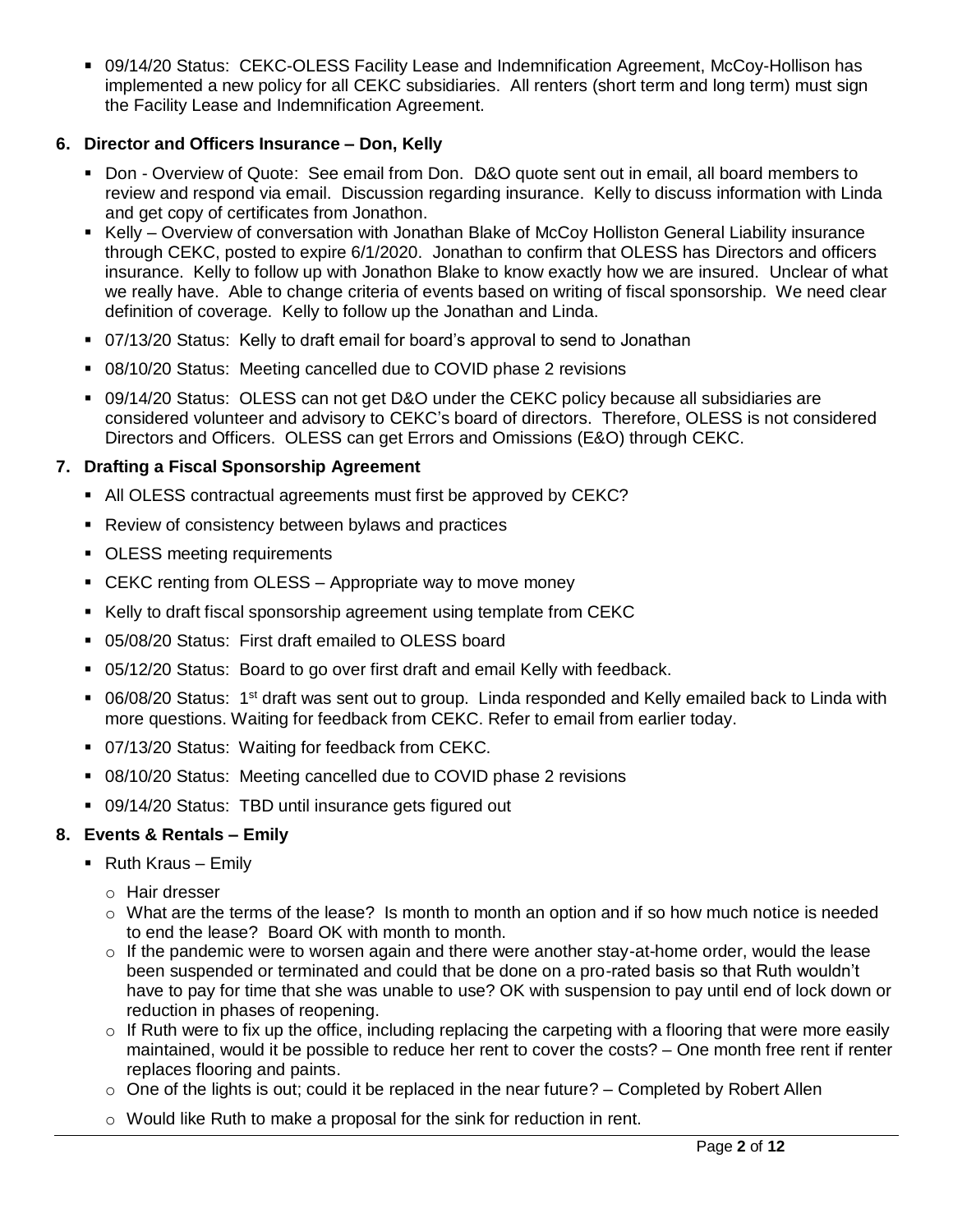- o Emily to update Ruth with OLESS board responses to her questions.
- o 07/13/20 Status: Emily not present for update.
- o 08/10/20 Status: Meeting cancelled due to COVID phase 2 revisions

# o 09/14/20 Status: Not going to rent

## **9. State Grant Status – \$1,409.82 balance**

- Paint baseboards Don is working on project himself
- Chuck Hunter emailed on 01/23/20 asking if we will be using the funds. We need to decide how to spend this money relatively soon.
- Maybe work party?
- 03/03/20 Status: Rocky and Don to lead planning of event. Others to help once plan is in place.
- 05/12/20 Status: COVID hiatus.
- 06/08/20 Status: Consider purchasing items for baseboard project in order to complete grant
- 07/13/20 Status: No actions at this time due to COVID.
- 08/10/20 Status: Meeting cancelled due to COVID phase 2 revisions
- 09/14/20 Status: No actions at this time due to COVID restrictions.

# **10. Building Issues**

- Watering of Green Space Don/Steffanie
	- $\geq$  08/28/20 PUD reported water reservoirs are critically low and requested the school properties reduce watering. Robert reduced watering schedule
- **Relocation of BBQ** 
	- o Compliance considerations
	- $\circ$  Needs to be investigated regarding county compliance  $-$  TBD
	- $\circ$  05/07/19 Status: Kelly met with LHS Super Intendent and speaker for the school board, Barbara Mills. TBD after review of RCW's.
	- o 06/04/19 Status: TBD after review of RCW's. Kelly to reach out to Ann
	- o 07/02/19 Status: Meeting cancelled due to no quorum.
	- o 08/06/19 Status: Kelly to notify stake holders about notifying county
	- $\circ$  09/03/19 Status: Kelly spoke with Ann. Ann to see is she can find any information before we approach the county.
	- $\circ$  10/01/19 Status: Ann confirmed that the school has no permit on file for the Pavilion.
	- $\circ$  02/04/20 Status: All stakeholders have confirmed no permits on file. OLESS board needs to vote notify county. Yes, board believes we should notify the county for a permit.
	- $\circ$  02/15/20 Status: Kelly spoke with permits specialist for Klickitat County. She said the maximum square footage for a non-permitted structure is 100 square ft. However, there are efforts to change it to 200 square ft. So, if the building is 200 square ft. or less we should wait to see if the update goes through.
	- o 03/03/20 Status: Kelly to measure.
	- $\circ$  05/12/20 Status: Pavilion is 16ftX36ft (576 square feet). Kelly to call county about getting it permitted.
	- $\circ$  /06/08/20 Status: Need structural engineer to certify and then turn in an application. Building permit application located on website. Tennison or Bell in Bingen, John Grimm, Pioneer Engineering in Goldendale. Anyone with at WA license. Julie to request quote.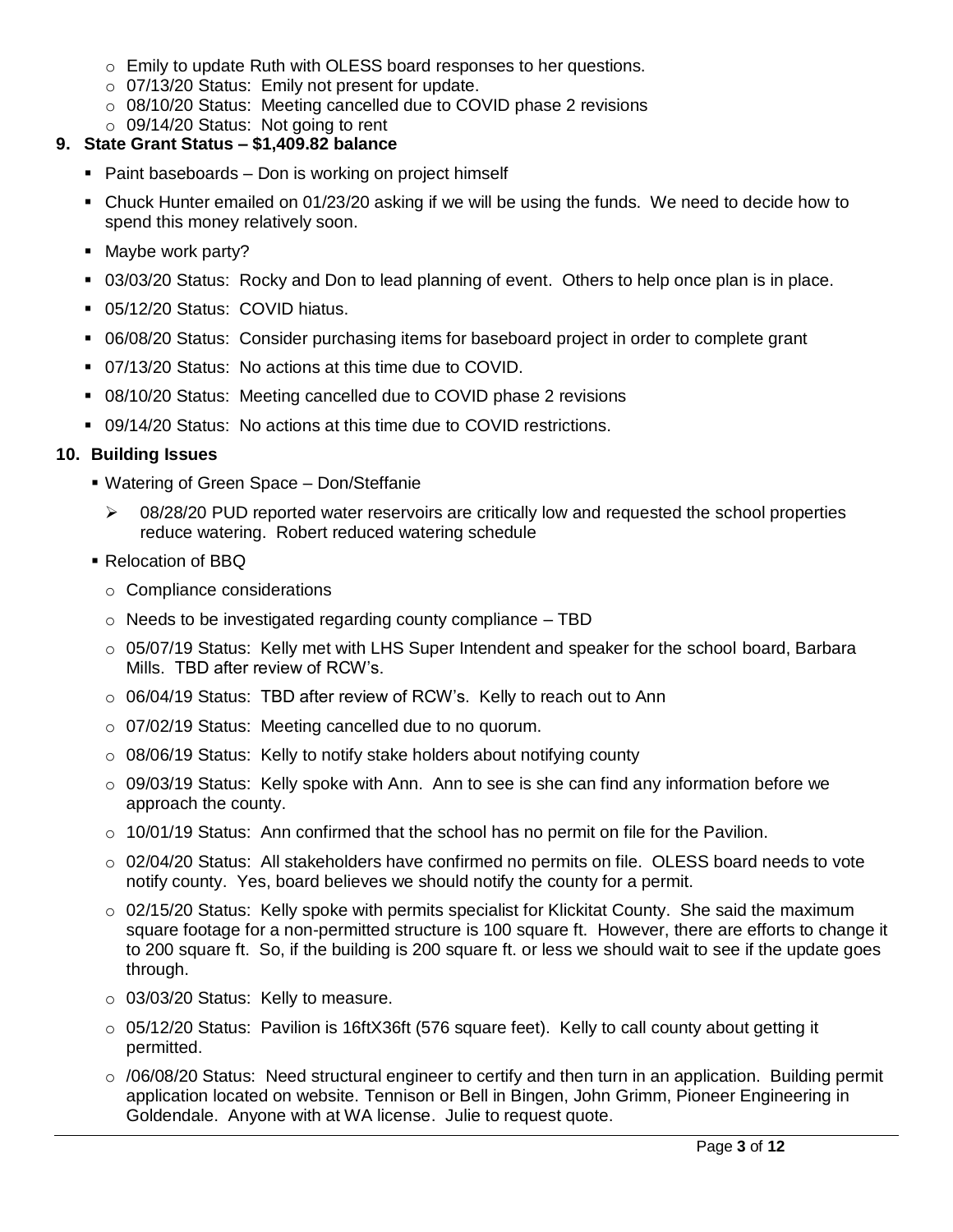- $\circ$  07/13/20 Status: Quote received for \$4,100. Kelly to meet engineer on July 16<sup>th</sup> for additional quote.
- o 08/10/20 Status: Meeting cancelled due to COVID phase 2 revisions
- o 09/14/20 Status: Julie to follow up

## **11. Adding WAGAP Lock to Password Protected Site – Kelly**

 $\blacksquare$  Maybe this isn't a good idea?  $-$  All agree not to add passwords to the website.

## **12. Inside Lock Box**

- **How many keys are inside?**
- What do they do?
- 09/14/20: Robert not present

## **13. Broken Table in Hallway – What do we do with it?**

Robert fixed it.

## **14. New Board Member Orientation Document**

- What needs to be added or changed? Add lock box information: enter before and to return key. Must enter code to return key. Kelly to add to document.
- 06/08/20 Status: Kelly to make updates to document and send out to board for review.
- 07/13/20 Status: Kelly to add box and padlock codes for box located at the south building and then post the document
- 08/10/20 Status: CEKC's bylaws are we governed by them?
- 09/14/20 Status: CEKC's bylaws are we governed by them?

## **15. Review of findings between bylaws and assigned documents**

- **E** Kelly
	- o Washington State Non-profit Handbook
		- $\geq$  07/13/20 Status: No actions at this time
		- 08/10/20 Status: Meeting cancelled due to COVID phase 2 revisions
		- $\geq 09/14/20$  Status: No actions at this time
	- o Fiscal Sponsorship Agreement between CEKC and OLESS Still in process so is malleable at this time. Waiting for feedback from Linda Williams.
		- 07/13/20 Status: No actions at this time
		- ▶ 08/10/20 Status: Meeting cancelled due to COVID phase 2 revisions
		- $\geq 09/14/20$  Status: No actions at this time
- Kevin 2016 Lease Agreement between CEKC/OLESS and LSD
	- $\circ$  Insurance requirements stated in lease agreement Is our current plan compliant? Johnathan Blake confirmed that OLESS insurance is compliant on 06/08/20. Notification of insurance to LSD needs to be done in accordance with lease agreement. Treasurer to perform this duty. Kelly to get document from Jonathan for Treasure to report.
	- o 07/13/20 Status: Not Present at Meeting
	- o 08/10/20 Status: Meeting cancelled due to COVID phase 2 revisions
	- o 09/14/20 Status: No actions at this time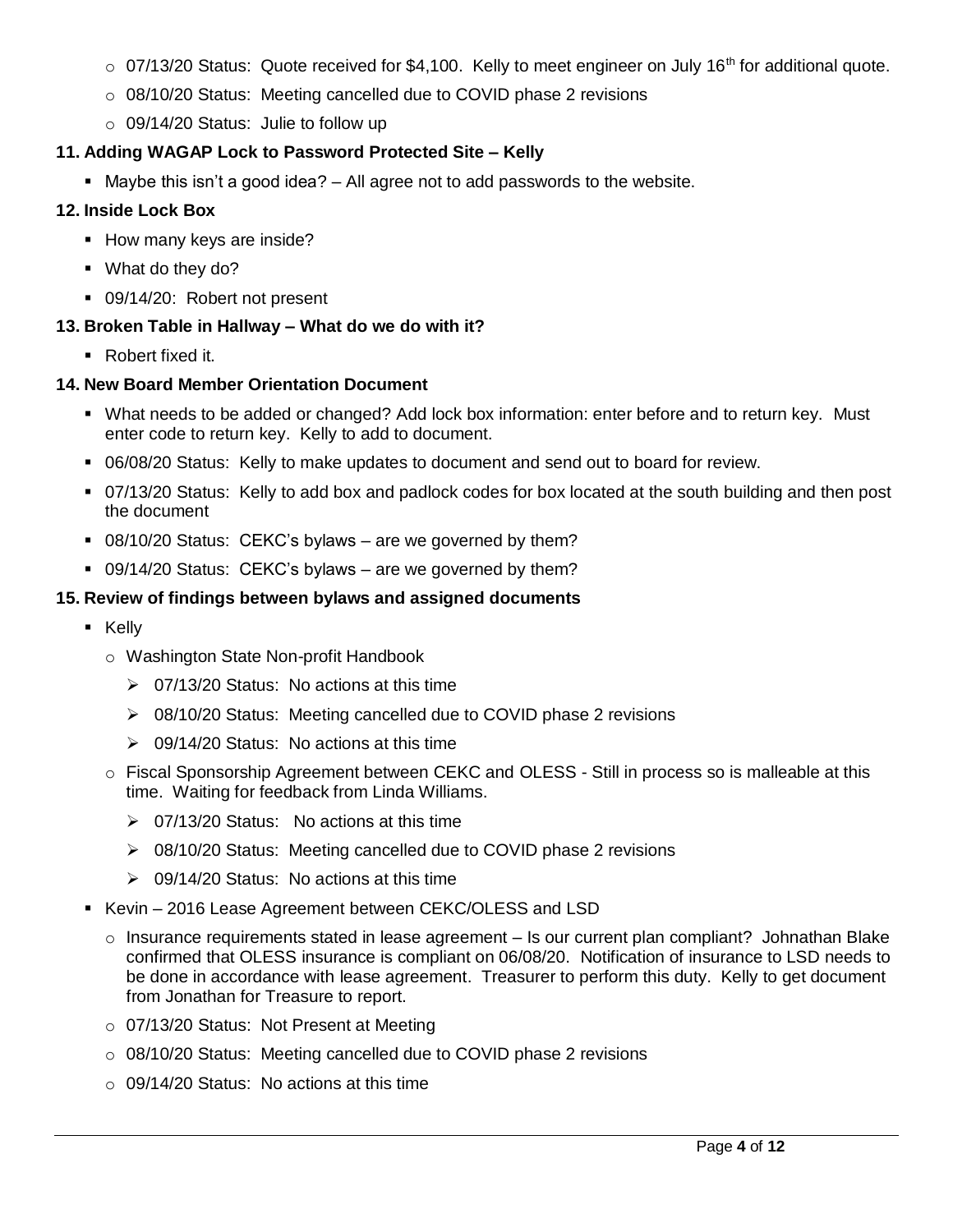- Rocky Washington Department of Commerce Grant Rocky was out of the room at time of overview. Will get updates at next meeting
	- o 07/13/20 Status: Not Present at Meeting
	- $\circ$  08/10/20 Status: Meeting cancelled due to COVID phase 2 revisions
	- $\circ$  09/14/20 Status: No actions at this time
- **Julie Educational Revised Codes of Washington (RCW's) No updates at this time.** 
	- o 07/13/20 Status: No actions at this time
	- o 08/10/20 Status: Meeting cancelled due to COVID phase 2 revisions
	- $\circ$  09/14/20 Status: No actions at this time

# **16. Sign for Roof Issue – Kids on roof**

- Kelly to email Ann Varkados to see about verbiage/options
- 08/10/20 Status: Meeting cancelled due to COVID phase 2 revisions
- 09/14/20 Status: No actions at this time
- **17. W9's**  Which organization's Tax ID do we generate these under CEKC or OLESS?
	- Will CEKC for time being

# **18. Building Maintenance Schedule**

- **VP** will track
- Schedule will be located on the LAC website
- Needed additions? All to look over and tell Kelly if additions are needed

# **19. Standard Procedure for Community Reporting at the LAC**

- Julie Larson received a phone call from Barbara Mills reporting someone on a homemade motorcycle driving around the green space at the LAC the evening of 09/08/20. She left a message with Julie Larson and Julie drove to the LAC. The person was gone and Julie reported the incident to the police.
	- $\triangleright$  How do we want the community to deal with this type of situation? Have community members call the police.
	- $\triangleright$  How do we inform the community on how to deal with this type of situation? Board members will inform community members as necessary.

## **20. Incident and Corrective Action Tracking**

- Do we want to generate a formal tracking procedure for incidents and how we correct them?
	- $\triangleright$  Trip and fall on steps
	- Graffiti
	- $\triangleright$  Kids on roof
- Kelly to generate format

# **21. Open Forum**

# **ACTION ITEMS:**

# **Don:**

- Look over LAC building maintenance and email Kelly with additions
- Make appointment with Steffanie to go over Excel spreadsheet for Treasurer related expenses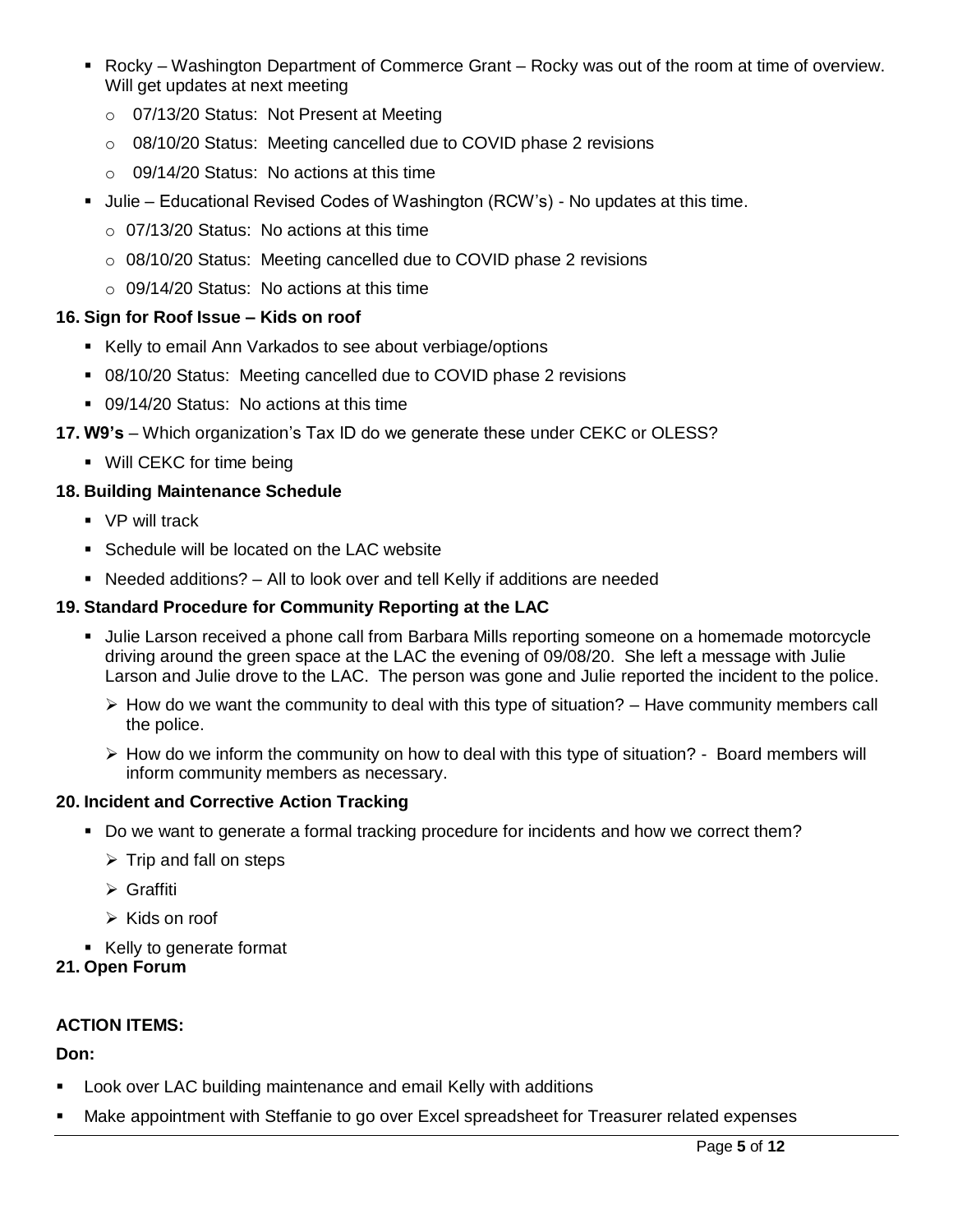- Email about verbiage for sign regarding kids being on roof
- Begin training Steffanie on Treasurer related duties
- Go over first draft of Fiscal Sponsorship agreement between CEKC and OLESS
- Read 2016 lease agreement looking for details about educational RCW's
- **Schedule and manage baseboard painting project**
- Give baseboard painting receipts, pics and copy of checks to Kelly for reimbursement
- Review WA Non-Profit Handbook for review at next meeting: [https://www.sos.wa.gov/\\_assets/corps/washington-nonprofit-handbook-2018-edition.pdf](https://www.sos.wa.gov/_assets/corps/washington-nonprofit-handbook-2018-edition.pdf)
- **Review bylaws for review at next meeting**
- Talk to KPUD to find out what would be involved to increase community share of water for greenspace:

## **Emily:**

- Update Ruth with OLESS board responses to her questions
- **Update children's programming to \$5/Hour Complete**
- **Update Google business listing**
- Update any Google and Facebook information listing Marsha Pope's contact information
- **Update MOU Word Doc for Top Gear Driving School Rental**
- **•** Create flier for LAC to hand out at events
- **Email Facebook about removing old LAC page**
- Post pictures of last year's Halloween Trunk or Treat Event on social media outlets

## **Julie:**

- **-** Look over LAC building maintenance and email Kelly with additions
- Ask the Lyle Museum about management of items in the glass case in LAC hallway
- Get dumpster key from Robert to give to WAGAP
- Update board with details about LAC request as COVID testing site
- Place heater in storage closet
- **Review D&O quote sent out by Don**
- **Email about verbiage for sign regarding kids being on roof**
- Request quote from structural engineer for Norm White Pavilion permit Complete
- Work with LSD to determine what educational RCW's are applicable to the LAC
- **Work with WAGAP on details of renting a room at the LAC Complete**
- Check out details on listing the LAC as a WiFi hot spot on the OSPI
- Go over first draft of Fiscal Sponsorship agreement between CEKC and OLESS
- Read 2016 lease agreement looking for details about educational RCW's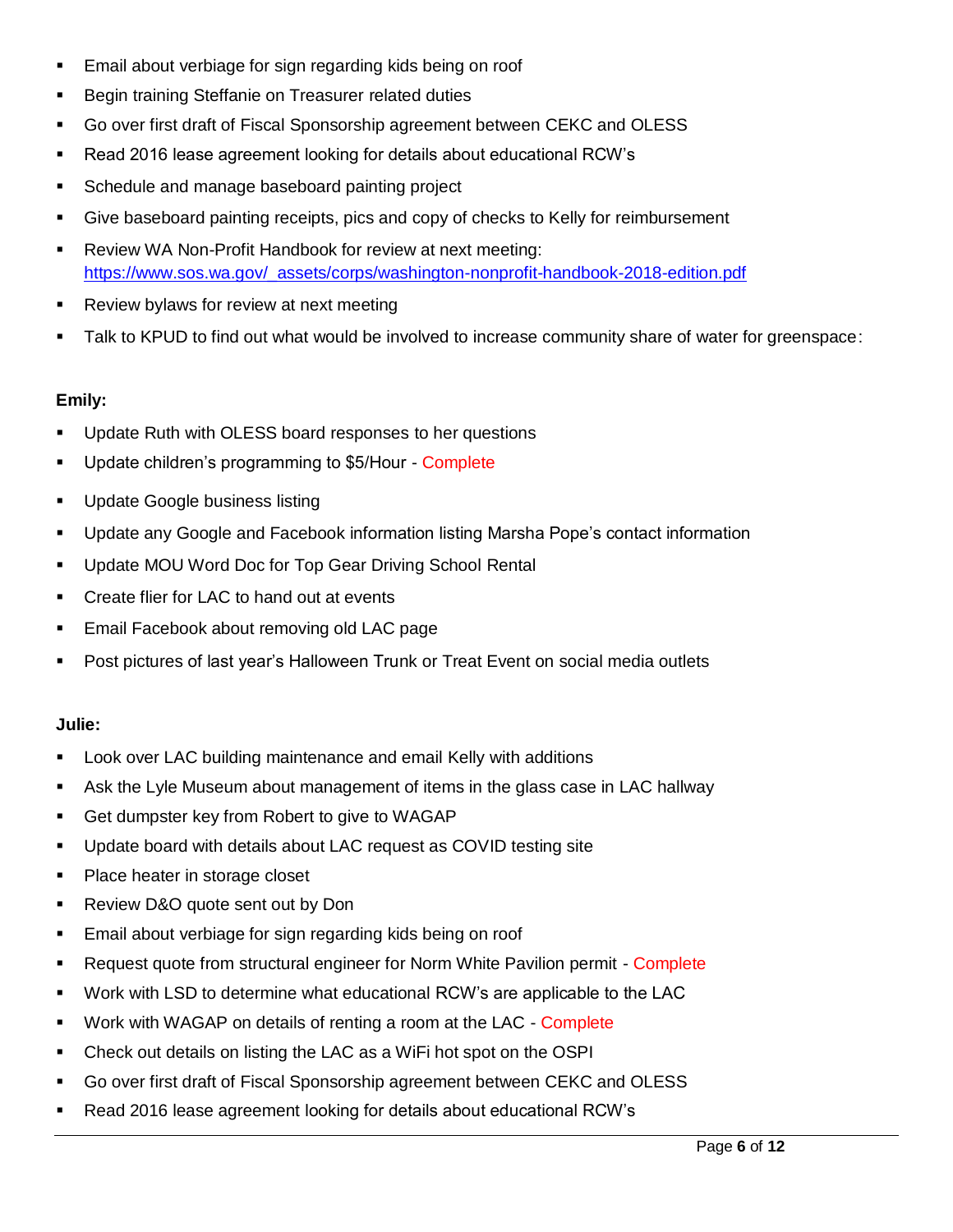- As Facebook administrator, work with Emily to transfer authority to the LAC Activity Manager
- Work with LHS to see if students can earn leadership credits for helping at the LAC
- Work with local community groups to generate community calendar
- **Follow up with Ann about receiving donation of basketball hoop**
- Work with Kevin regarding community service hours for LHS students
- Review WA Non-Profit Handbook for review at next meeting: [https://www.sos.wa.gov/\\_assets/corps/washington-nonprofit-handbook-2018-edition.pdf](https://www.sos.wa.gov/_assets/corps/washington-nonprofit-handbook-2018-edition.pdf)
- **Review bylaws for review at next meeting**

## **Kelly:**

- Request D&O Quote from Farmers Insurance
- **Generate Incident and Corrective Action tracking process**
- Add Treasurer work instruction to website Complete
- Add Secretary work instruction to website Complete
- Call Katrina and ask her to clean once a month while COVID restrictions are in place Complete
- Add WAGAP Lock Code to [www.lyleactivitycenter.com](http://www.lyleactivitycenter.com/) Board decided not to add lock codes to website **Complete**
- **Email Ann Varkados about kids on roof sign Complete**
- Forward email to Ann Varkados about tripping hazard Complete
- Add box and padlock codes for box located at the south building to the new board member orientation form
	- Complete
- Add new board member orientation form to LAC website Complete
- **Meet engineer at Norm White Pavilion on 07/16 at 10am for quote Complete**
- **Draft email for Jonathan Blake and send to OLESS board, send to Jonathan Complete**
- Send combined rental request form to Jonathan Blake and OLESS Board for approval
- **Quote for sign to deter kids from getting on roof**
- **Review D&O quote sent out by Don**
- Request that Stefanie Gross and Stefanie Boen's phone numbers are added to Bank verification system **Complete**
- **Email about verbiage for sign regarding kids being on roof Complete**
- Get proof of coverage from Jonathan for Treasure to present to LSD No. 406
- Go over WA State Non-Profit Handbook and Fiscal Sponsorship Agreement and compare to OLESS Bylaws to confirm compliance.
- Read 2016 lease agreement looking for details about educational RCW's
- Update any Stripe information still listing Marsha Pope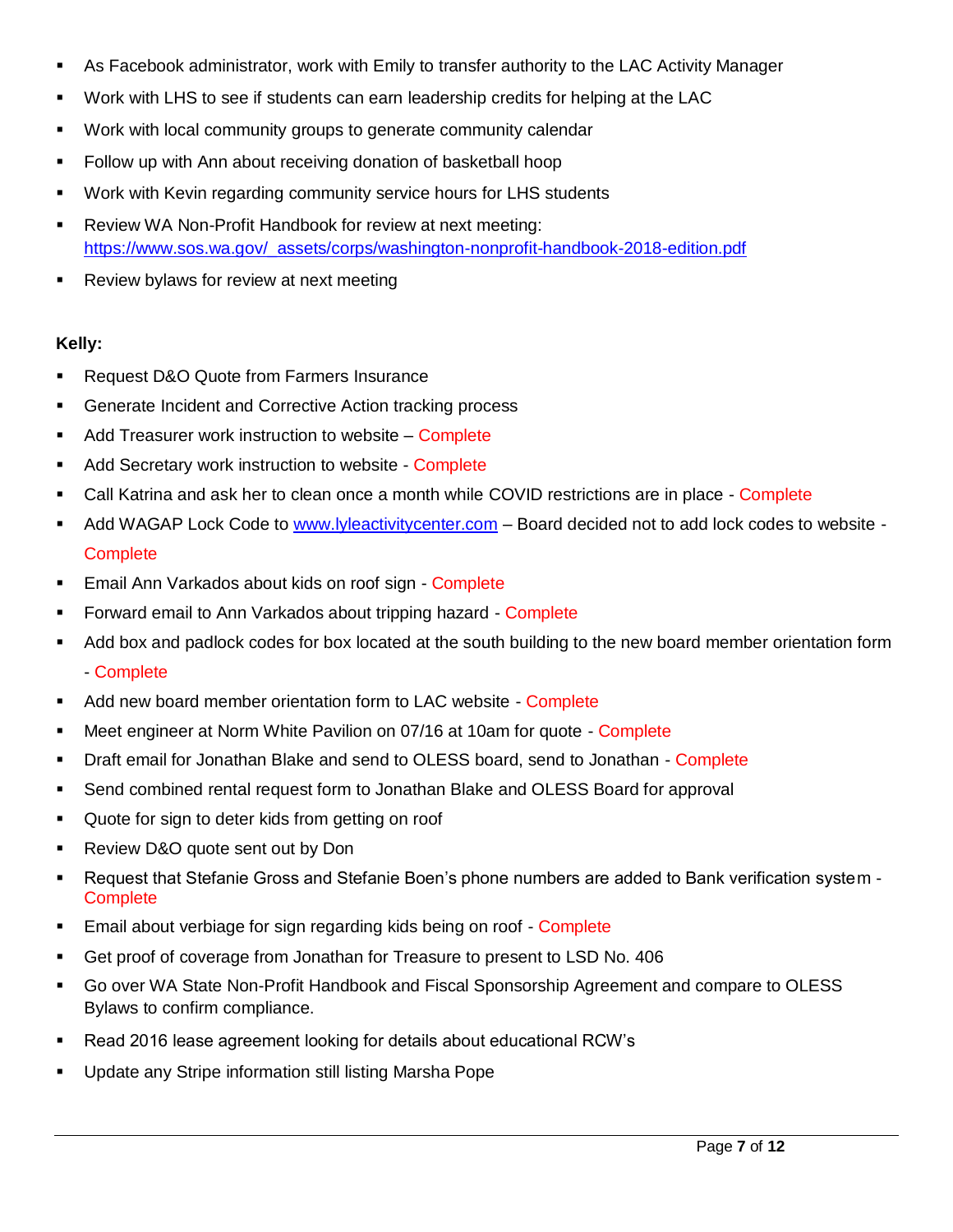- Review WA Non-Profit Handbook for review at next meeting: [https://www.sos.wa.gov/\\_assets/corps/washington-nonprofit-handbook-2018-edition.pdf](https://www.sos.wa.gov/_assets/corps/washington-nonprofit-handbook-2018-edition.pdf)
- **Review bylaws for review at next meeting**
- **-** Look into window rebates from PUD
- **Add Gorgeswap to LAC website**
- Fix stairs at entryway on west side of building When weather allows, Interface with Klickitat County about entry way/ADA accessibility on North/West portion of building
- Write grant request for 2021 Consider daycare requirements

## **Kevin:**

- Look over LAC building maintenance and email Kelly with additions
- **Review D&O quote sent out by Don**
- **Email about verbiage for sign regarding kids being on roof**
- Go over 2016 Lease agreement between OLESS/CEKC and LSD and compare to OLESS Bylaws to confirm compliance.
- Go over first draft of Fiscal Sponsorship agreement between CEKC and OLESS
- Read 2016 lease agreement looking for details about educational RCW's
- Get copy of form from Char. Informational form from non-profit to parents
- Work with Julie & LHS to see if students can earn leadership credits for helping at the LAC
- **Reach out the LHS about community service hours for students**
- Review WA Non-Profit Handbook for review at next meeting: [https://www.sos.wa.gov/\\_assets/corps/washington-nonprofit-handbook-2018-edition.pdf](https://www.sos.wa.gov/_assets/corps/washington-nonprofit-handbook-2018-edition.pdf)
- **Review bylaws for review at next meeting**
- Fix stairs at entryway on west side of building When weather allows, Interface with Klickitat County about entry way/ADA accessibility on North/West portion of building

## **Robert:**

- Look over LAC building maintenance and email Kelly with additions
- **Purchase paint for tripping hazard on West facing steps Complete**
- **Paint yellow stripe on tripping hazard on West facing steps Complete**
- **Purchase copy of dumpster key for WAGAP and give to Julie Larson**
- Give receipt for dumpster key and painting supplies to Steffanie for reimbursement
- **•** Determine appropriate watering for green space
- **Install rack in Supply Room**
- **Investigate entry way heater issue**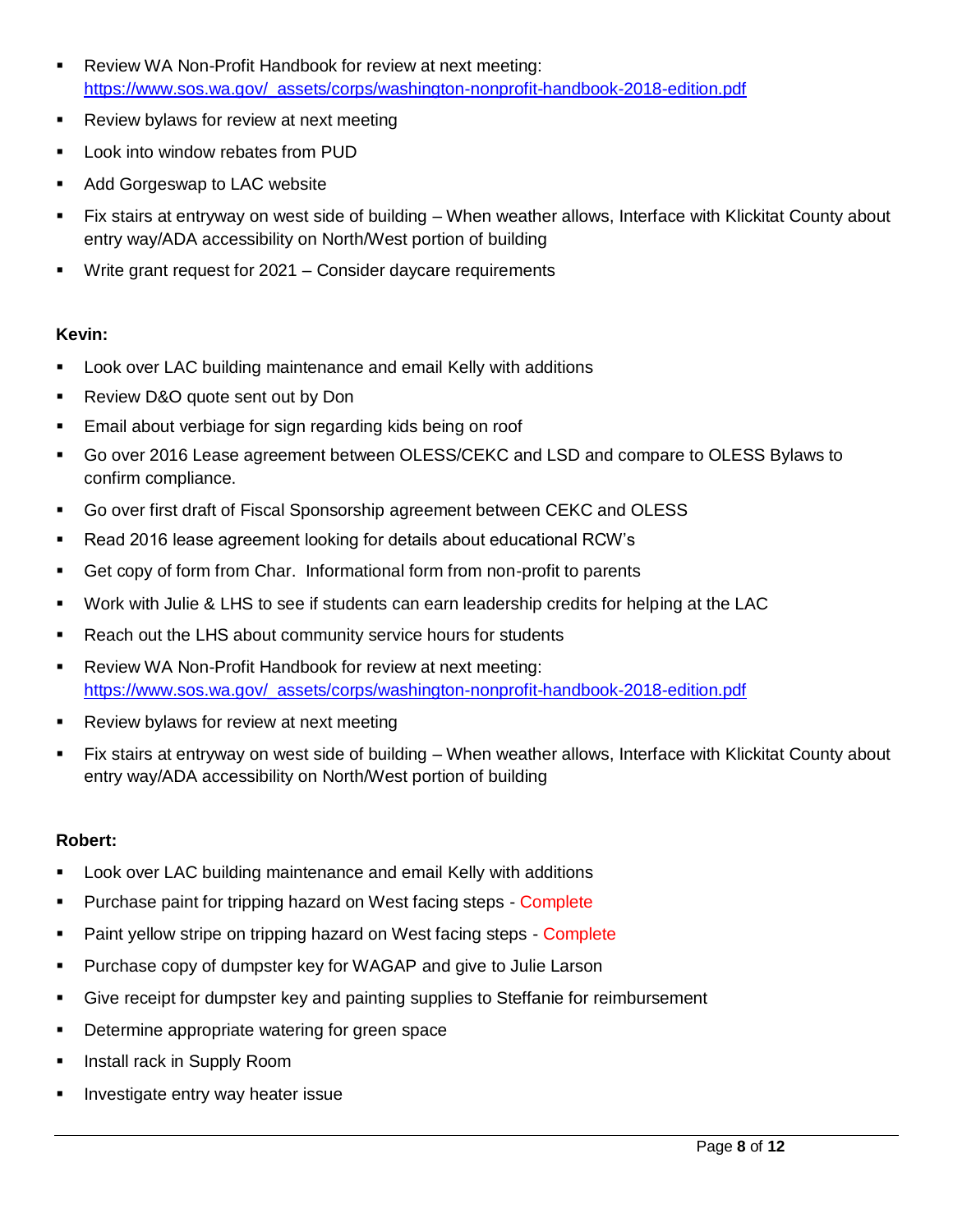- **I** Investigate rugs for hallway
- **Construct a cage around the HVAC unit**
- **Investigate wireless thermostats for heaters for two rooms**
- **Investigate contacts to potentially restore chimney**
- Replace boards near skate park as soon as the weather allows 8 total
- **Investigate roof leak in boiler room Flashing has been replaced.**
- **Replace timer for outside faucet**
- Change four fixtures in cat rescue room
- Replace hose with PVC pipe
- Replace electrical box by the BBQ with outlet with USB port
- **Investigate repair of door bar closest to skate park**

#### **Rocky:**

- Look over LAC building maintenance and email Kelly with additions
- **Review D&O quote sent out by Don**
- **Email about verbiage for sign regarding kids being on roof**
- Go over Washington Department of Commerce Grant and compare to OLESS Bylaws to confirm compliance.
- Go over first draft of Fiscal Sponsorship agreement between CEKC and OLESS
- Work with Vern the generate plan for staining NWP
- Read 2016 lease agreement looking for details about educational RCW's
- Plan baseboard painting project
- Research options for counter top in pavilion
- Check out Mt Adams Chamber and Dallesport News Letter for advertising space for room rentals
- **Look into covers for hallway ceiling lights**
- Review WA Non-Profit Handbook for review at next meeting: [https://www.sos.wa.gov/\\_assets/corps/washington-nonprofit-handbook-2018-edition.pdf](https://www.sos.wa.gov/_assets/corps/washington-nonprofit-handbook-2018-edition.pdf)
- **Review bylaws for review at next meeting**

## **Steffanie Johnson:**

- Make appointment with Don to go over spreadsheet
- Look over New Board Member Orientation document
- **Begin training with Don on Treasurer related duties**
- Make an appointment to go to Umpqua Bank and become signer on OLESS account Complete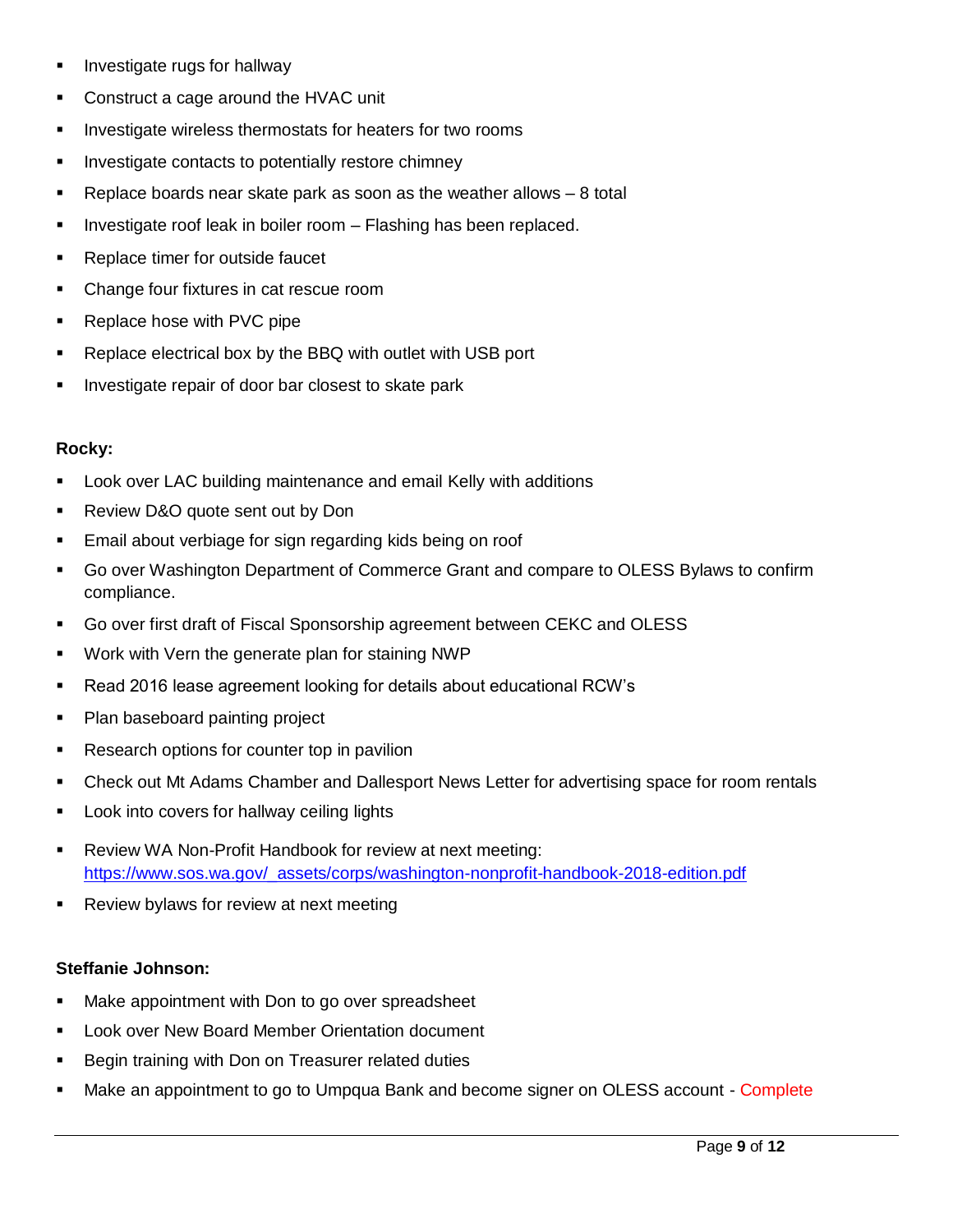## **Stefanie Boen:**

- Look over LAC building maintenance and email Kelly with additions
- **Review D&O quote sent out by Don**
- **Email about verbiage for sign regarding kids being on roof**
- Go over first draft of Fiscal Sponsorship agreement between CEKC and OLESS
- Read 2016 lease agreement looking for details about educational RCW's
- **Generate board member tracking form**
- **Make Thank You's from the Lyle Activity Center**
- **Send Thank You to Janette Petty**
- Research storing documents on Weebly site Moved to Kelly's action items
- Work with Don and Kelly to generate audit work instruction and documentation process for internal auditing of OLESS/CEKC checking account
- Research cloud space/best form to store OLESS documents Moved to Kelly's action items
- **Manage documentation of audit findings**
- Begin tracking donation forms Kelly will send you the form. No need to retroactively track.
- Begin tracking volunteer hours Kelly will send you form. No need to retroactively track.
- **-** Review WA Non-Profit Handbook for review at next meeting: [https://www.sos.wa.gov/\\_assets/corps/washington-nonprofit-handbook-2018-edition.pdf](https://www.sos.wa.gov/_assets/corps/washington-nonprofit-handbook-2018-edition.pdf)
- **Review bylaws for review at next meeting**
- Instagram Follow up on Brielle's email (Forwarded from Marcia B)

#### **Vern:**

Manage flags appropriately/legally - Ongoing

#### **PARKING LOT**

- Generate more formal lease agreement other than MOU that is currently in use
- Relocate BBQ
- Determine how many alarm codes exist in the alarm system
- Cycle Oregon Research possibility of becoming a stop for Cycle Oregon as a Fundraiser
- **Car Club Ride Fundraiser**
- **Resolve issue of perpetual loss of the key in key box outside**
- **Replace West facing doors on North end of building**
- Seal the tops of the bricks around the pavilion and maybe make it a counter top
- **Generate Routine Maintenance Schedule for the building**
- Outdoor exercise park Skyline Foundation interested in hearing about a project at the LAC for potential donation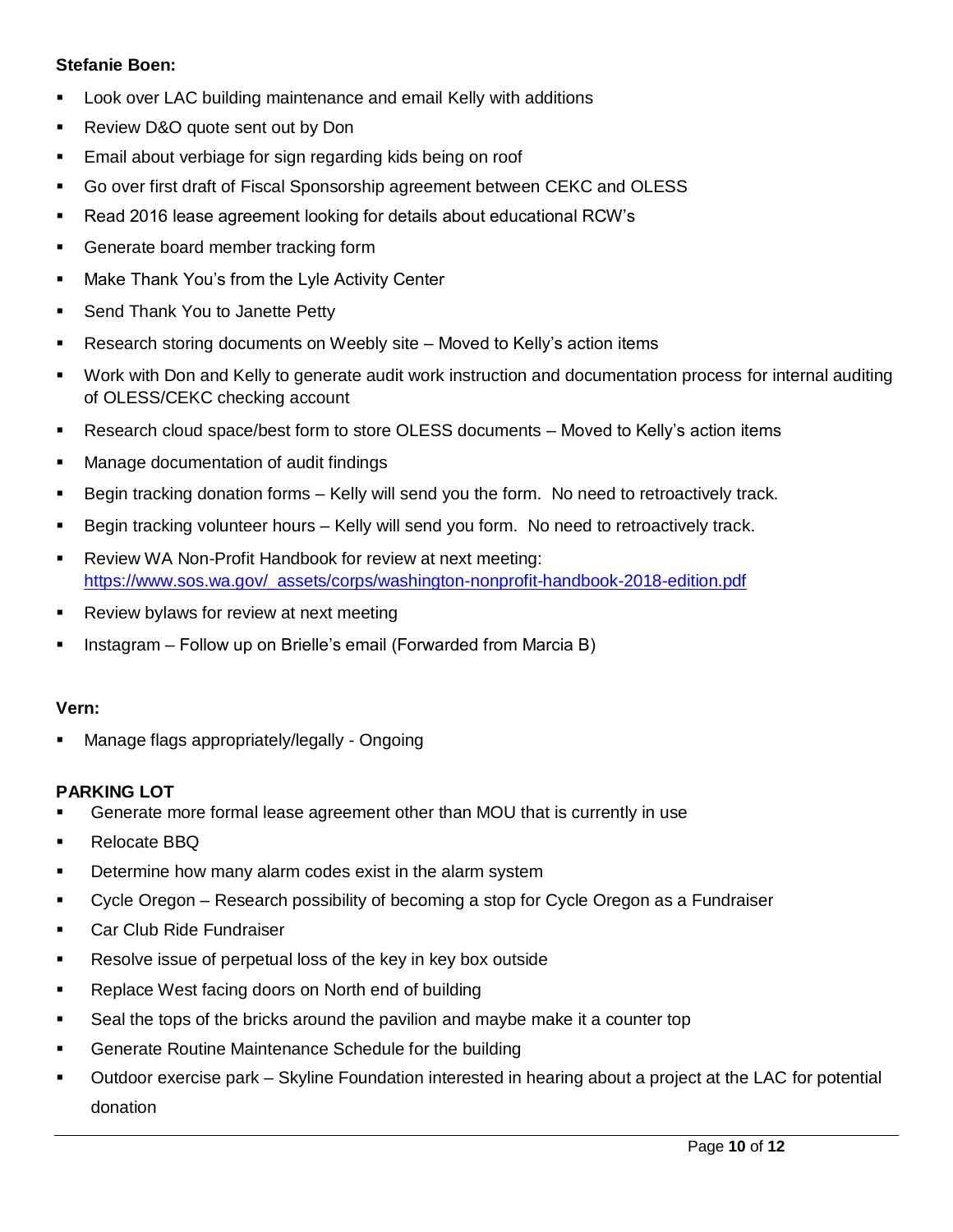- **Resolve issue of people pulling picnic tables over to building and on crawling roof. Perhaps post a** trespassing sign?
- **Thatch green space**
- Generate process for requiring proof of insurance from renters and/or green space users
	- $\circ$  Insurance Requirements Once figured out needs to be added to the form. Kari from McCoy Holliston may have a way to link them to the necessary insurance.
	- $\circ$  Liability Clause Add question "Do you have liability insurance?"
		- $\triangleright$  Add section about alcohol
- Create LAC Activity Manager email address so impact of personnel changes are minimized
- Create process for renting tables and chairs to green space users
- **Work Instruction for draining pipes in the winter**
- **Sound system**
- Humanities of Washington Affiliate of National Endowment for the Humanities, Do we want them to give presentations at LAC?
- **Cleaning work parties**
- **Should tree lighting ceremony be an annual event**
- Open house for completion of restoration grant Maybe Gina Mosbruckers performs ribbon cutting ceremony
- **Look over statement of work for Housekeeping and consider adding kitchen and popcorn maker**
- Area above boiler room needs fascia to keep the birds and bats out
- **Projector for rental**
- **Mixing valve in janitors closet needs to be replaced**
- **Fire inspections requirements?**
- Greenspace How to reduce water bill
	- o Low flow sprinkler heads
	- o Community contribution
	- o Sharing expenses with LHS
- Reader board
- Sell fence space on Hwy 14 for advertising
- Relocation of HVAC
- **Where do we go from here?** 
	- o Planning session for reimagining LAC
	- o Reach out to community
- Gorge Grown [kiara@gorgegrown.com](mailto:kiara@gorgegrown.com) (503) 490-6553
- **DESS business plan**
- **Future funding for OLESS/Fundraising**